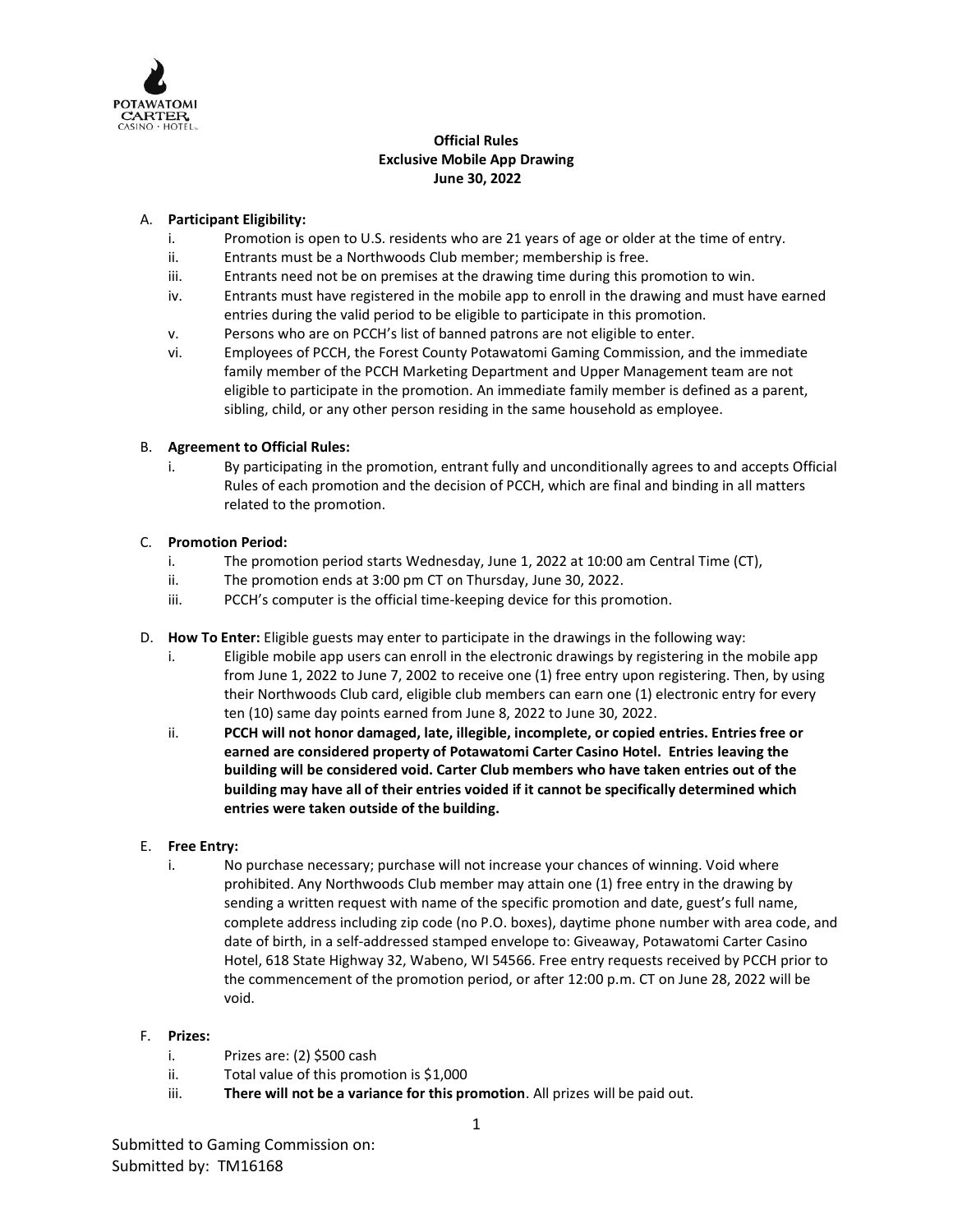

- iv. The winners of any and all promotional prizes are responsible for any applicable taxes or fees. All prizes are awarded "As Is". PCCH expressly disclaims all representations and warranties with respect to any prizes. Any costs or repairs become the responsibility of the winner. Items are not redeemable for cash.
- v. The winners may be required to provide non-expired, government issued photo identification and a Northwoods Club card to claim prize.
- vi. All necessary tax documents must be completed before prize is awarded.

## G. **Drawing and Notification**:

- i. Two (**2**) names will be electronically drawn at the VIP booth at 3:00 pm on Thursday, June 30, 2022 to each win \$500 cash.
- ii. **Entries will be issued until and must be in the bin one minute (2:59 pm) before the posted drawing time.** 
	- 1. There will be one (1) bin for this promotion.
- iii. Odds of winning will be determined by the number of entries in the bin at the time of the drawing.
- iv. A Marketing team member will verify the selected winner meets the criteria of the drawing before the name is announced over the PA system.
- v. Winners need not be present at the time of the drawing.
- vi. Winners will have five (5) minutes to make their presence known at the VIP booth to claim their prize.
- vii. Two (2) names will be electronically drawn at 6:30 pm on Thursday, June 30, 2022 to each win \$500 cash.
- viii. If the winner is not on premises, every feasible attempt will be made to contact the winner as soon as possible. If the winner is unable to be contacted within three (3) days of the drawing, the winner will forfeit the prize and a new winner will be drawn.
- ix. Once winner has been contacted, they will have one week (seven (7) days) to claim the prize in person or winner forfeits the prize and a new winner will be drawn.
- x. There is a limit of one (1) win per person.
- xi. *Management has the right to alter or cancel a promotion at any time.*

# H. **Prize Acceptance/Restrictions:**

- i. Potential winners must comply with all terms and conditions of these Official Rules and winning is contingent upon fulfilling all requirements.
- ii. The winners will be required to provide a non-expired, government issued photo identification and a Northwoods Club card to claim prize.
- iii. Prizes are not transferrable or assignable.
- iv. No substitution allowed except by PCCH, who may substitute a prize of equal or greater value if advertised prizes become unavailable.
- v. If a potential winner(s) cannot be contacted or fails to sign the required documents within the required time period, they forfeit the prize.

### I. **Release/Publicity/Use of Personal Information:**

i. Winners will be asked to allow use of his/her name and likeness for promotions/advertising purposes and that if such a request is granted, that an additional waiver must be filled out.

### J. **General Conditions:**

i. In the event the operation, security or administration of the promotion is impaired in any way for any reason, including, but not limited to, fraud, technical failures, regularly scheduled maintenance, virus, or other technical problem, PCCH reserves all rights, in its sole discretion, may: